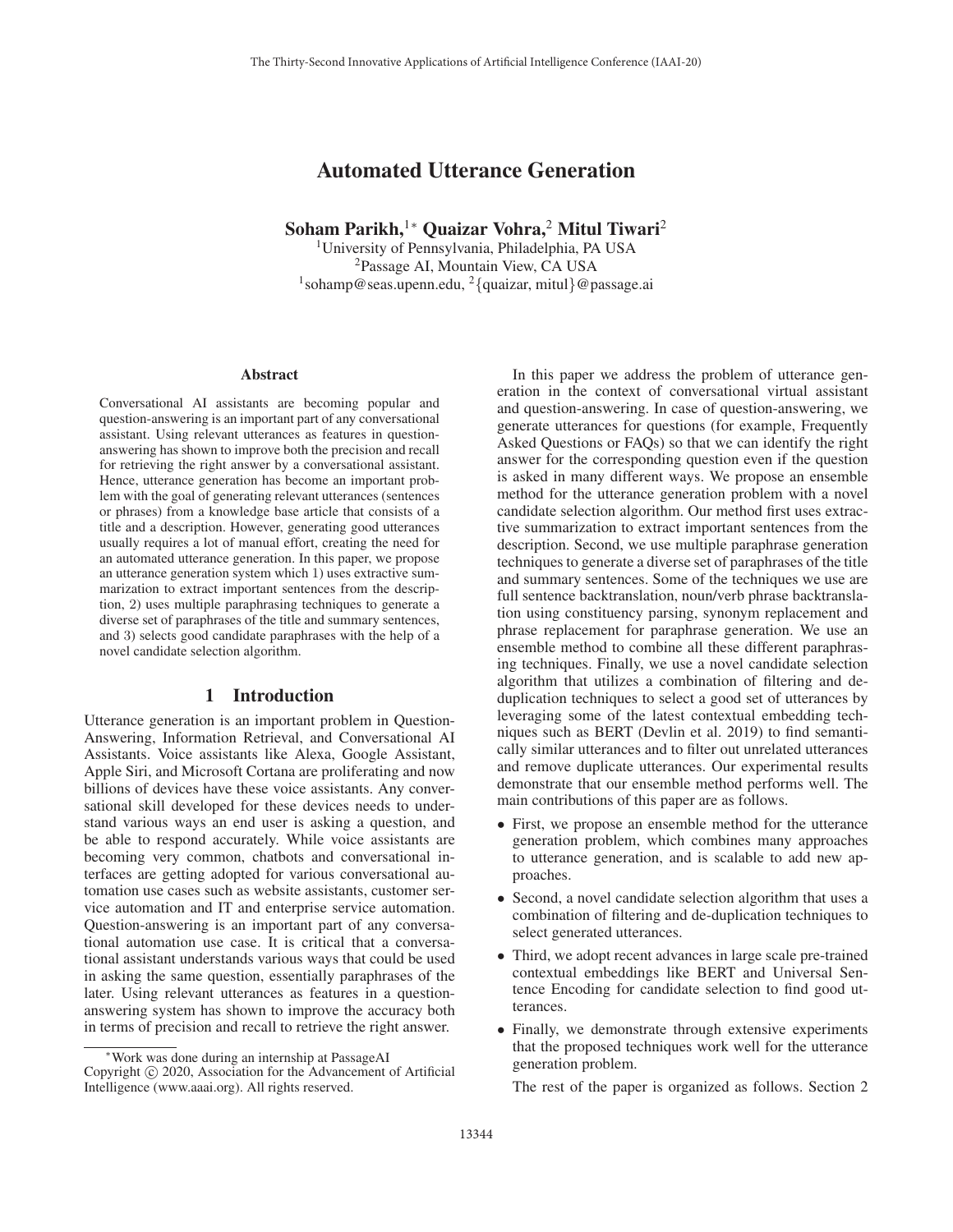describes related work and gives contexts around our work. Section 3 defines the problem of utterance generation addressed in this paper. Section 4 discusses the proposed solution and algorithms for the utterance generation problem. Section 5 describes the experimental setup and discusses the results. Finally, we conclude in Section 6.

# 2 Related Work

Paraphrases are sentences/phrases which contain different words or different sequence of words but have the same meaning. However, as explained in (Bhagat and Hovy 2013), loosely equivalent and semantically similar sentences/phrases can also be considered as paraphrases. There have been mainly three lines of work for generating paraphrases. The first line of work uses statistical and rule based methods (Fader, Zettlemoyer, and Etzioni 2013) to mine paraphrase pairs, typically for short phrases from large monolingual (Barzilay and McKeown 2001) or bilingual corpora (Bannard and Callison-Burch 2005). While these methods extract a large set of paraphrase pairs (*e.g.,* the PPDB Corpus (Ganitkevitch, Van Durme, and Callison-Burch 2013)), the phrases are mostly short. To overcome this limitation, the second line of work focuses on neural models for paraphrase generation. (Mallinson, Sennrich, and Lapata 2017) use neural machine translation to generate paraphrases by first translating the phrase from English to multiple translations in the reference language (*e.g.,* German) and translate these translations back to English. (Prakash et al. 2016) and (Li et al. 2018) use sequence-to-sequence networks to directly generate paraphrases of a given input sentence. To encourage diversity among the paraphrases generated, (Gupta et al. 2018) and (Kumar et al. 2019) propose different methods based on sequence to sequence models. The third line of work uses paraphrasing as an intermediate stage for the task of Question Answering *e.g.,* (Berant and Liang 2014). However, these papers focus on their end goal of Question Answering and they don't evaluate the quality of paraphrases themselves in their experiments.

There are mainly 2 limitations which we observed while experimenting with the methods presented in these papers: either they lacked variety in their paraphrases or they failed to generate relevant paraphrases when used in the domains we are interested in, *e.g.,* customer service automation, possibly due to lack of sufficient domain-specific data.

To generate a rich variety of paraphrases, our paper uses multiple techniques like back-to-back machine translation and replacement using PPDB (Ganitkevitch, Van Durme, and Callison-Burch 2013) and WordNet (Miller 1995) resources. We then use a candidate selection algorithm leveraging recent advances in contextual embeddings, ( (Devlin et al. 2019) and (Cer et al. 2018)) to select high quality paraphrases with strong semantic similarity with the input sentence. To our knowledge, there is only one other paper which uses a candidate selection algorithm (Duboué and Chu-Carroll 2006) where they use a classifier for selecting good paraphrases. Moreover the focus is on Question Answering and hence there is no evaluation of the quality of their paraphrases themselves.

# 3 Problem Formulation

A knowledge base article (such as FAQs and manuals) usually consists of a *title* and an associated *description*. A user who needs help with a particular issue can frame the same issue in different ways. For example, a user who wants to pay their bill can use "How do I pay my bill?", "I want to pay my bill", "I wish to settle my dues". Whereas the article can be titled as "Pay your bill". Information Retrieval based models lack recall when the words chosen by a user are different from the article but are semantically related. Enriching articles with utterances that are semantically similar to their content have shown to significantly improve recall and precision of IR based models in our experiments.

This work addresses the problem of automatically generating utterances for a given article, which can be further curated and used by human annotators to prepare a final list of reference utterances for the article. The method described in this work first uses summarization techniques to find important sentences in an article. Next, paraphrase generation techniques are used to generate many candidate utterances for each of these sentences as well as the title. Finally, a novel candidate selection algorithm which performs filtering and de-duplication is used to discard candidates which do not make sense or are not semantically similar to the original sentence and to remove duplicate paraphrases.

# 4 Proposed Method

A conversational assistant user can refer to an article using a question which is either a paraphrase of the title or is related to the text present in the description. The former motivates the need for paraphrase generation. However, descriptions can be long and often contain sentences that users don't refer to. Hence, we use extractive summarization to select important sentences from the description, following which we generate paraphrases for each of the extracted sentences as well as the title of an article. Our aim here is to generate a diverse set of paraphrases for a sentence and hence, we choose to adapt the overgenerate and selection paradigm. We first use multiple paraphrasing techniques to generate a large pool of paraphrases following which we use a novel candidate selection algorithm to select useful and relevant paraphrases for each input sentence. Next, as parts of utterance generation, we will describe our methods for Paraphrase Generation, Candidate Selection and Summarization.

#### Paraphrase Generation

We use many different methods for generating paraphrases such as (1) full backtranslation, (2) noun/verb phrase backtranslation using constituency parsing, (3) synonym replacement, and (4) phrase replacement.

• Full Backtranslation (BT): Inspired from (Mallinson, Sennrich, and Lapata 2017), we use neural machine translation models for generating paraphrases. We first generate multiple German translations of the input English sentence. For each of the German translations, we generate multiple English translations. In order to generate multiple translations, we use beam search at the time of decod-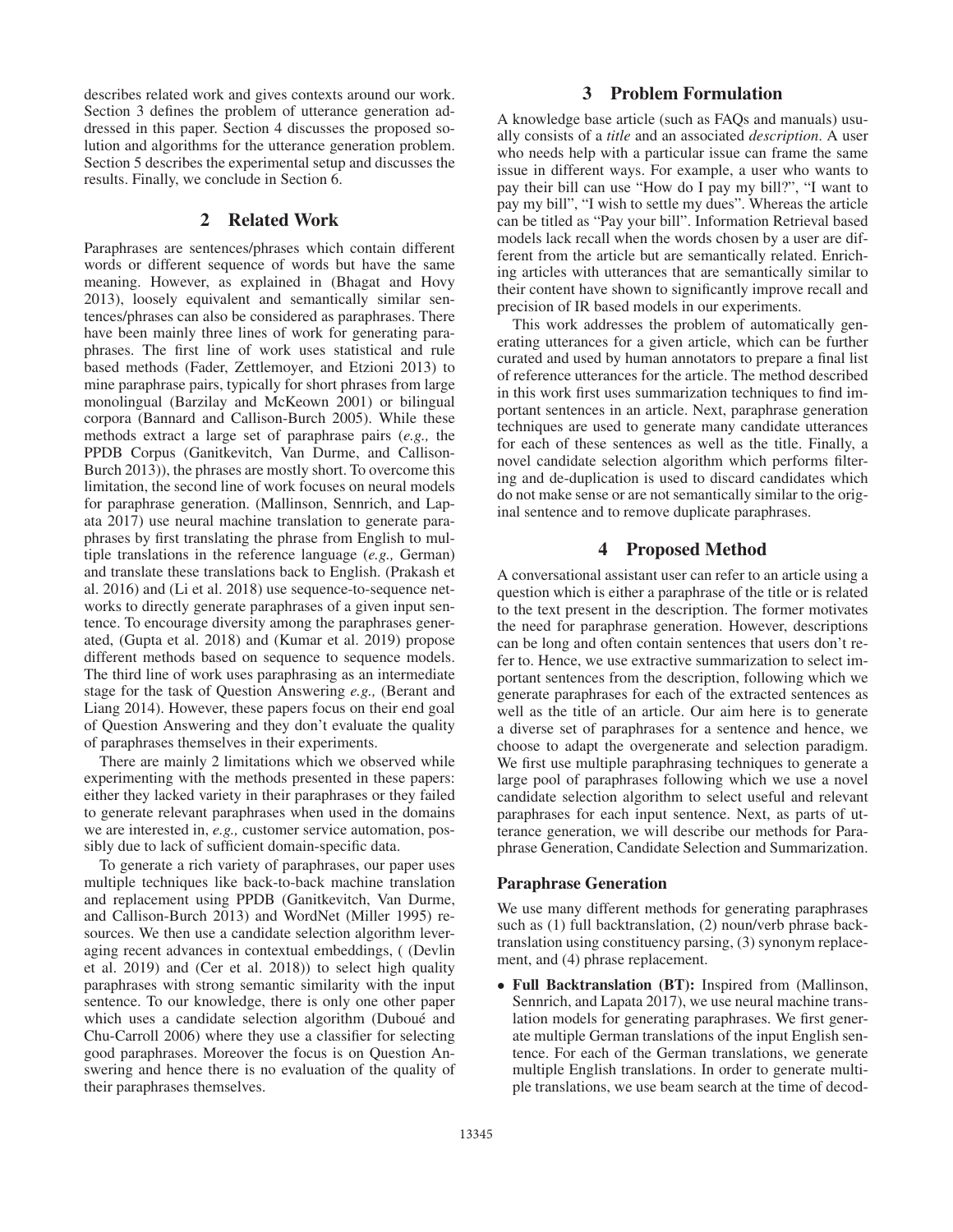

Figure 1: A figure representing the generation and candidate selection pipeline

ing. We also experimented with Czech, however, German seemed to work better for us.

- Noun/Verb Phrase Backtranslation (NP/VP): Backtranslating an entire sentence can often generate lots of duplicate paraphrases, especially when the input sentence is long. Hence, we also generate paraphrases for only a certain meaningful phrase from the input sentence. We use the Berkeley Neural Parser (Kitaev and Klein 2018) to perform constituency parsing and extract all noun and verb phrases from the input sentence. For each of these extracted phrases, we generate backtranslations and replace the phrase in the original sentence with its respective backtranslations.
- Synonym Replacement (WN): Often times, paraphrasing involves replacing a single word with another having equivalent meaning in the context. To account for this, we find synonyms for words in the input sentence from synsets obtained using WordNet (Miller 1995) and replace the word with its synonym. We do not consider words that are stopwords, whose Part-of-Speech tag belongs to a manually curated list of tags or that are less than 3 characters long.
- Phrase replacement (PPDB): WordNet usually contains synonyms for only single words, whereas noun and verb phrase backtranslation generate paraphrases for only certain types of phrases. PPDB (Ganitkevitch, Van Durme, and Callison-Burch 2013) is a database of paraphrases of commonly occurring phrases, extracted from a bilingual corpus. We use this resource to replace all matching phrases from the input sentence with their paraphrases.

# Candidate Selection

Using multiple techniques for paraphrasing generates a large pool of paraphrases which could potentially contain sentences that are semantically different from the input sentence or synonyms replaced in the wrong context as well as duplicates of the title and each other. This necessitates a method to select relevant candidate paraphrases. As part of our candidate selection algorithm, we first remove the irrelevant sentences using a filtering mechanism, following which we use a de-duplication method to remove duplicates.

Filtering The goal of filtering is to remove paraphrases that are not semantically equivalent. We describe two different filtering methods that we experiment with.

- USE-based: We use the Universal Sentence Encoder (Cer et al. 2018) to get vector representations of the input sentence and the paraphrase and compute the cosine similarity between them. If the cosine similarity between the representations is less than 0.5, the paraphrase is considered to be semantically different and is discarded. Analogously, if the similarity is greater than 0.95, the paraphrase is considered to be a duplicate of the input and hence, also discarded. These thresholds were fine-tuned after experimenting with different thresholds on a set of positive and negative paraphrase pairs.
- BERT-based: USE-based similarity determines the semantic similarity between two sentences, however, it does not explicitly tell us if the sentences are semantically equivalent. For similar sentences (*e.g.,* sentences with high word overlap) that are not semantically equivalent, USE-based filtering fails to give the desired result. In order to improve precision of filtering, we use a paraphrase detection model based on BERT (Devlin et al. 2019). This model is trained on labeled pairs from Quora Question Pairs (as given by (Wang et al. 2019)), MRPC (Dolan and Brockett 2005), STS Benchmark (Cer et al. 2017) and PAWS (Zhang, Baldridge, and He 2019).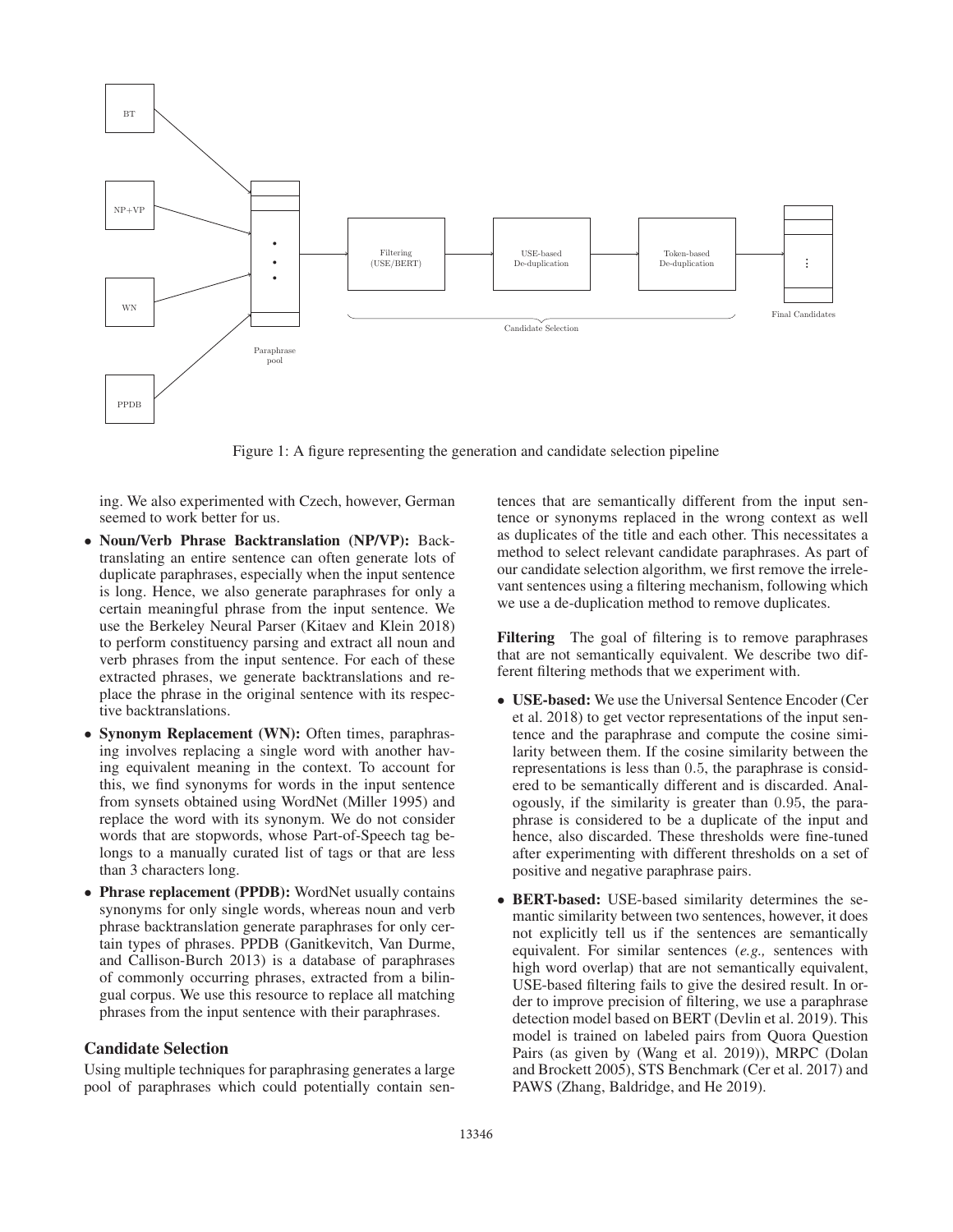| <b>Source</b>                     | <b>Generated 1</b>                    | <b>Generated 2</b>               |  |  |
|-----------------------------------|---------------------------------------|----------------------------------|--|--|
| how to resume the preset speed?   | how can i restart the default speed?  | how to recover the preset speed? |  |  |
| how do i activate voice commands? | how do i activate the speech command? | how do i activate voice control? |  |  |
| change your payment method        | payment method amendment              | switch your payment method       |  |  |
| credit limit increases            | credit bound increase                 | raising the credit limit         |  |  |
| when can i rely on icc?           | when can i be dependent upon icc?     | when can i count on icc?         |  |  |

Table 1: Examples of the some of the useful paraphrases generated by our method.

Deduplication In order to remove duplicates, we run the following two algorithms sequentially after the filtering step. Algorithm 1 uses similarity based on USE to de-duplicate the pool, that is, at every step, it finds the paraphrase that has the highest cosine similarity with the original sentence and selects it if it does not have a high similarity with any of the paraphrases already selected. Algorithm 2 focuses on diversifying the final set by selecting the paraphrase with the highest number of unique words at every step. We only consider words that are not stopwords, have a character length of more than 2 and whose POS tags do not belong to a manually curated list of POS tags (such as prepositions, conjunction words, and forms of the verbs "be" and "have")

```
output=[];
sort(pool); sentencoding=USE(input);
for paraphrase in pool do
   vector=USE(paraphrase);
   for paraphrase2 in output do
       if cosine(USE(paraphrase2), vector) > 0.95then
          break;
       end
   end
   if cosine(vector,sentencoding) < 0.95 then
    append paraphrase to output;
   end
end
      Algorithm 1: Deduplication using USE
wordset={words in input};
output=[];
while len(output) < k do
   select paraphrase from pool with most number of
    unique words;
   if no such paraphrase exists then
       break;
   else
       output.append(paraphrase);
       pool.remove(paraphrase);
       wordset.append(new words in input)
   end
end
```
Algorithm 2: Word based deduplication

Selection during tie-breaking While performing deduplication, many of the paraphrases generated have just one or two keywords that are different and unique from the input sentence. It is important to select the sentences that are more related to the input sentence and which also are more probable as a sentence. Hence, for each paraphrase, we compute two scores, namely, the similarity between the USE encodings of the input sentence and the paraphrase, and a score computed using the cross entropy loss from the BERT model probabilities. We normalize both of these scores across examples and use the average for tie-breaking.

#### Summarization

To select the important sentences from the description, we use extractive summarization. We experimented with the pre-trained models provided by (Chen and Bansal 2018) and (Narayan, Cohen, and Lapata 2018) and chose to go with the former after evaluating on a private test set. For more details regarding the description of the model, we defer to the original paper. We only summarize a description if it is more than 3 sentences long. Otherwise, we pick all sentences as important sentences.

# 5 Experiments

In this section, we focus on evaluating the paraphrase generation method. While metrics like BLEU (Papineni et al. 2002), ROUGE (Lin 2004) and METEOR (Lavie and Agarwal 2007) have been proposed for automatic evaluation, as pointed out in (Callison-Burch, Osborne, and Koehn 2006) and (Lavie and Agarwal 2007), these measures are inadequate since they perform n-gram matching, and do not capture diversity. Since the aim is to produce paraphrases that are as diverse as possible, it is hard to come up with all possible reference sentences. Hence, we focus on results of manual evaluation and for completeness, we also report the BLEU score. We also present evaluation results of the CVAE-based model described in (Gupta et al. 2018). Note that we only evaluate the paraphrase generation method as we believe that is the main contribution of this work. Since the generated utterances will be further curated and referred to by humans, we believe that evaluation on the end task of information retrieval is more nuanced and should be explored as part of future work.

#### **Dataset**

For manual evaluation, we prepare a test set of 100 sentences from which useful utterances can be generated, manually chosen from articles in auto manuals, telecom company FAQs, and retail FAQs. We report BLEU score on two publicly available datasets, namely, the STS Benchmark (371 sentences) and the MRPC corpus (273 sentences) as well as a private dataset (567 sentences) which contains sentences from auto manuals along with manually generated paraphrases by upworkers. For training the CVAE-based model,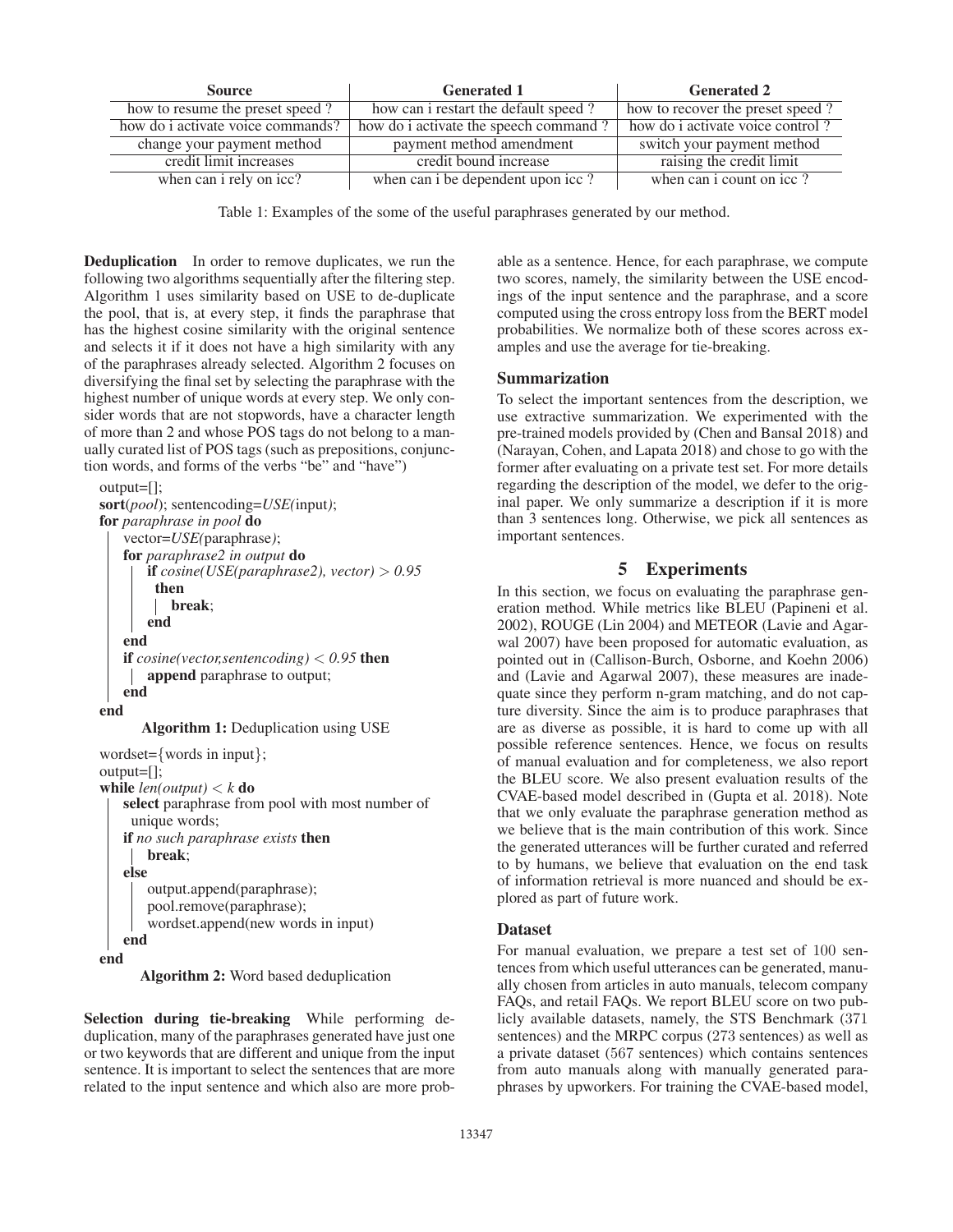| <b>Method</b>              |            | Avg. Fraction of useful | Avg. number of useful |             |  |
|----------------------------|------------|-------------------------|-----------------------|-------------|--|
|                            | <b>USE</b> | <b>BERT</b>             | <b>USE</b>            | <b>BERT</b> |  |
| <b>BT</b>                  | 0.6        | 0.608                   | 2.31                  | 1.16        |  |
| $NP + VP$                  | 0.42       | 0.5                     | 3.16                  | 1.76        |  |
| $BT + VP + NP$             | 0.40       | 0.5                     | 3.37                  | 2.78        |  |
| WordNet                    | 0.216      | 0.315                   | 2.79                  | 2.73        |  |
| <b>PPDB</b>                | 0.26       | 0.298                   | 2.31                  | 2.03        |  |
| $BT + VP + NP + WN + PPDB$ | 0.24       | 0.44                    | 4.27                  | 5.97        |  |
| <b>CVAE</b>                | 0.05       |                         | 0.37                  |             |  |

Table 2: Results for manual evaluation. We explain in Discussion why we don't perform filtering with BERT on CVAE.

| <b>Method</b>              | <b>MRPC</b> |            |                          | <b>STS</b> |        |             | <b>Private</b> |       |             |
|----------------------------|-------------|------------|--------------------------|------------|--------|-------------|----------------|-------|-------------|
|                            | No CS       | <b>USE</b> | <b>BERT</b>              | No CS      | USE    | <b>BERT</b> | No CS          | USE   | <b>BERT</b> |
| BТ                         | 0.201       | 0.169      | 0.199                    | 0.225      | 0.14   | 0.239       | 0.217          | 0.205 | 0.234       |
| $NP + VP$                  | 0.345       | 0.325      | 0.325                    | 0.172      | 0.173  | 0.173       | 0.155          | 0.172 | 0.172       |
| $BT + VP + NP$             | 0.329       | 0.306      | 0.306                    | 0.18       | 0.173  | 0.174       | 0.171          | 0.183 | 0.183       |
| WordNet                    | 0.393       | 0.27       | 0.36                     | 0.3        | 0.26   | 0.173       | 0.27           | 0.256 | 0.173       |
| <b>PPDB</b>                | 0.27        | 0.236      | 0.262                    | 0.246      | 0.213  | 0.169       | 0.249          | 0.24  | 0.171       |
| $BT + NP + VP + WN + PPPB$ | 0.334       | 0.308      | 0.307                    | 0.178      | 0.175  | 0.176       | 0.172          | 0.176 | 0.176       |
| <b>CVAE</b>                | 0.089       | 0.058      | $\overline{\phantom{a}}$ | 0.073      | 0.0297 | -           | 0.194          | 0.139 | ۰           |

Table 3: Result of BLEU scores on different datasets. No CS indicates no candidate selection algorithm.

we use the Quora Question Pair dataset along with paraphrase pairs from ComQA (Abujabal et al. 2018) and our private dataset.

# Evaluation Methodology

For each input sentence, we generate paraphrases and restrict the number of generated paraphrases to a maximum of 20. For backtranslation, we first generate 5 German translations and further generate 5 English translations for each of these, resulting in a total of 25 backtranslations. For the CVAE-based model, we sample 25 random seeds to generate 25 different paraphrases. We use the final pool obtained from aggregating the paraphrases generated using all methods as an input to the candidate selection.

Manual Evaluation Each of the generated paraphrase is marked as either useful (1) or not useful (0) by the human annotator. We report two metrics for manual evaluation. The first metric is a precision-based metric which computes the fraction of paraphrases that are useful for each sentence and takes an average of this fraction. The second metric that we report is the absolute number of useful paraphrases generated per input sentence averaged across all input sentences. We report this in Table 2.

Automatic Evaluation For each of the generated paraphrase, we use the set of reference sentences to compute BLEU score. The score for an input sentence is the average of the BLEU score over all the generated paraphrases for the sentence. We report the average of this score over all input sentences, for the paraphrase sets obtained both before and after filtering. This is reported in Table 3.

#### **Discussion**

We make multiple observations from Tables 2 and 3.

- Combining multiple techniques generates more number of useful paraphrases than each of the individual methods.
- Using BERT for filtering improves the precision notably. Although it reduces the number of useful paraphrases for individual methods, it works better when all methods are combined. Analysis of the results using USE filtering showed that it gave high score to irrelevant paraphrases generated using WordNet (lot of overlapping words), resulting in a high fraction of them being included in the final set, while useful paraphrases from other methods were given lower score and not included in final set. BERTbased filtering helped in reducing the total number of WordNet-based paraphrases, allowing paraphrases from other methods to also be included in the final set.
- BLEU scores are not consistent with the human evaluation and hence are not very reliable for our purposes.
- The CVAE-based model does not perform as well for our purpose as the other methods. We trained multiple models on different combinations of datasets and saw that the model failed to generate good quality paraphrases for previously unseen sentences. It is for this reason that we did not proceed with experimenting BERT-filtering on CVAE.

# 6 Conclusion

In this work, we addressed the problem of utterance generation. We use the title of an article along with sentences extracted using summarization of the description as reference sentences. We propose an ensemble method that uses multiple paraphrasing techniques to generate a set of paraphrases from an input sentence. We also propose some innovative ways of paraphrasing using constituency parsing and noun/verb phrase neural backtranslation. Finally, we devel